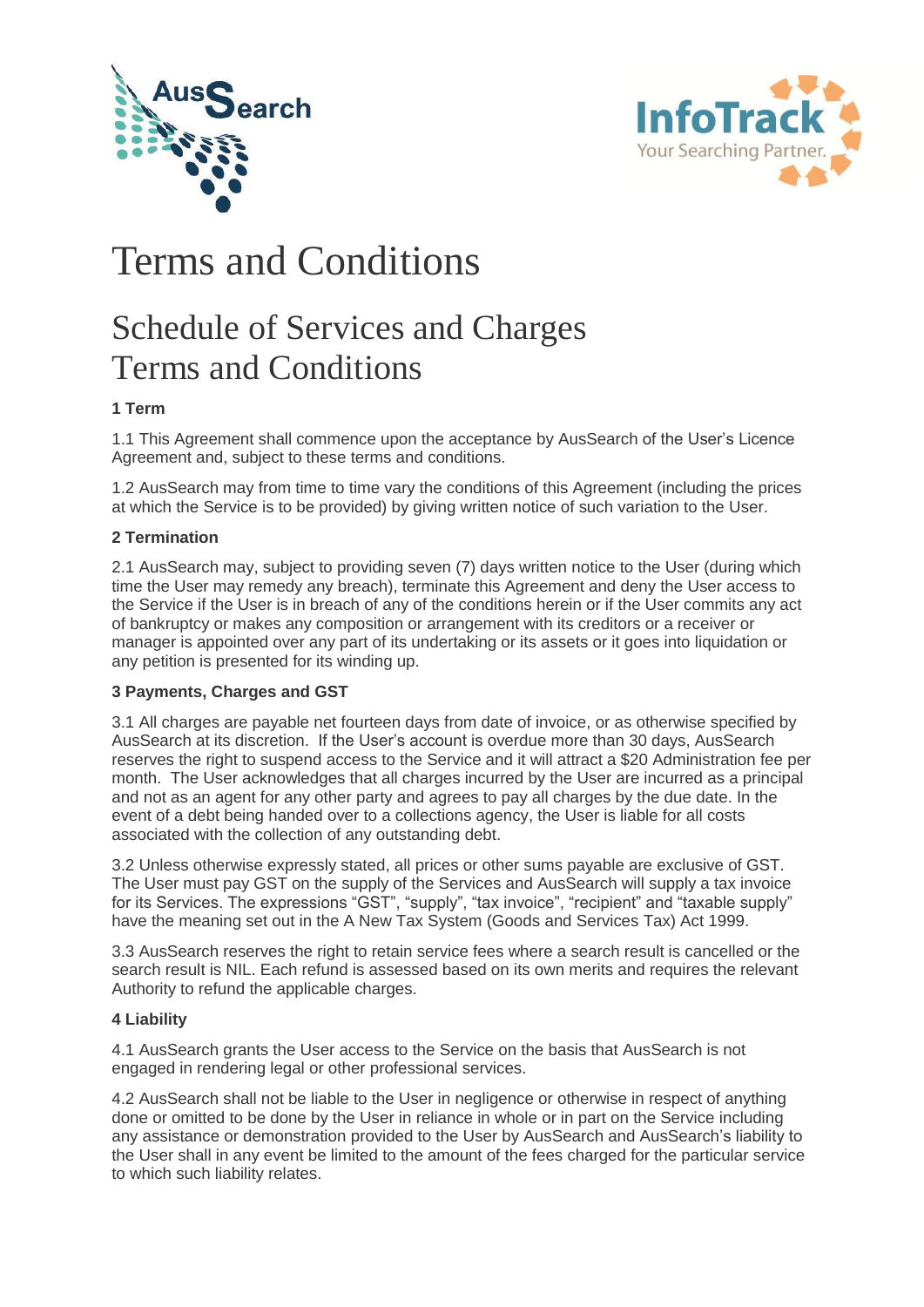



4.3 To the extent that Clause 4.2 is rendered void or unenforceable by any relevant law AusSearch's liability to the User is limited to either (at AusSearch's discretion) the supplying of the service again or the payment of the cost of having the service supplied again.

4.4 AusSearch does not warrant the accuracy or timeliness of searches provided by any government department or agency or other third party provider, and shall not be liable to the User or any third party for any delay, error or inaccuracy in any search or information supplied by any government department or agency or other third party provider or form any error or inaccuracy caused by communicating via the internet.

4.5 The User acknowledges certain government departments or agencies impose terms and conditions and limitations of liability in respect of the obtaining and use of information and searches from those departments and agencies. The User agrees to comply with the terms and conditions of supply and use imposed by any relevant government departments and agencies from time to time, including those which are extracted in Attachment "A" hereto.

#### **5 Force Majeure**

AusSearch shall not be liable for any delay, loss or damage (including consequential loss) caused to the User directly or indirectly by the unavailability of access to the Service caused by the failure of the User to comply with this Agreement, power or mechanical failure howsoever caused, delays or failures in telecommunication systems or in the transmission of information via the internet or any cause whatsoever outside the control of AusSearch.

#### **6 Users, password and user manuals**

6.1 AusSearch shall issue the User with a User ID and Password allowing access to the Services. The User is responsible for the acts of its own employees and contractors and, without limitation must ensure that it protects the secrecy of any passwords issued to the User and controls the use of the Services by its employees and contractors. The User is responsible for all charges incurred on the User's account and the use of a password issued by AusSearch to the User is prima facie evidence of the User's authority to order the Services. Where the User requests in writing that AusSearch cancel a particular password or account, AusSearch shall cancel that password or account as soon as practicable in normal business hours following receipt of that request.

## **7 Additional Services**

In introducing any additional services AusSearch may add to or vary the conditions of this Agreement as they apply to those additional services by notification on-screen or by written notice to the User. Usage of the additional services by the User shall be taken as agreement by the User to be bound by the conditions so displayed or notified.

### **8 Assignment and Notices**

AusSearch may by notice in writing to the User assign the benefits and obligations of this Agreement. Users may only assign this Agreement with the consent in writing of AusSearch.

## **9 Exclusion of implied terms and jurisdiction**

This Agreement and the Schedules attached to or referred to herein constitute the entire agreement between the parties in respect of the Services and supersede all other negotiations, agreements or understandings whether written or oral relating to the supply the Services and the other services provided under this agreement. All implied terms are hereby excluded, to the full extent permitted by law. This Agreement is made in New South Wales and is governed by the laws of New South Wales.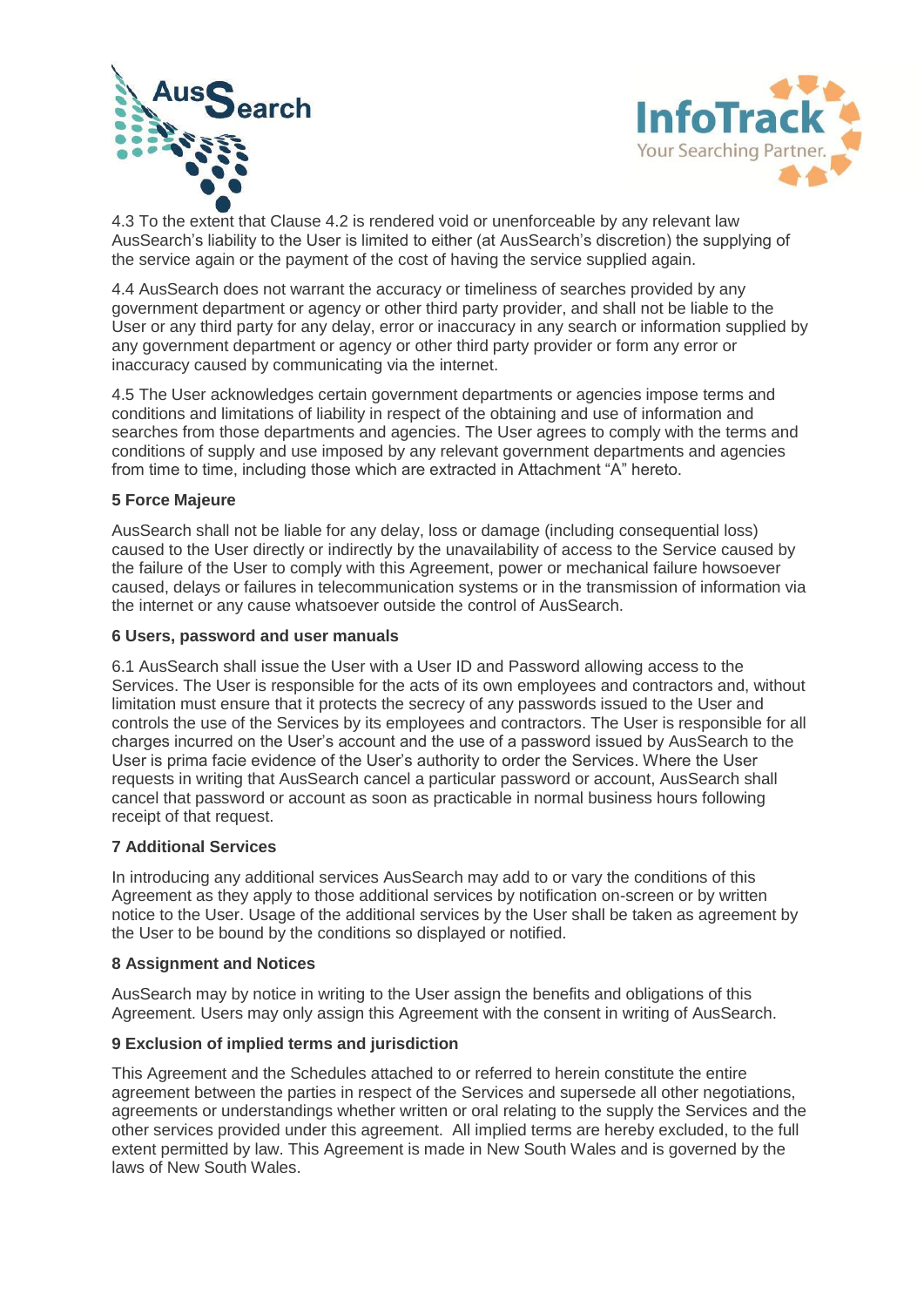



## **10 Privacy and Data Security**

AusSearch complies with the Privacy Act 1988 in respect of personal information and will not use or disclose any personal information received from the User or its clients except as is necessary for the purposes of providing its services or related purposes such as invoicing, providing customer support, training, record maintenance or statistical purposes or as otherwise required by law. While AusSearch takes reasonable precautions to prevent unauthorised access to or use of personal information and confidential information, the use of electronic communications and electronic data storage system means that there remains a possibility that such information may be accessed by unauthorised persons. The User warrants that it has all authorities and consents to necessary to disclose any personal information it supplies to AusSearch.

## Attachment A To Schedule of Services and Charges

#### **EXTRACT OF TERMS AND CONDITIONS IMPOSED BY VARIOUS GOVERNMENT DEPARTMENTS AND AGENCIES**

#### **1.1 Department of Natural Resources and Mines**

#### **Definitions**

**Direct Marketing** means one to one marketing, normally supported by a database, which uses one or more advertising media to effect a measurable response and or transaction from a person (including a corporation or organisation) and includes but is not limited to, telemarketing, bulk email messaging (spam), postal canvassing and list broking.

**Licensed Data** means data that is owned by or licensed to the State of Queensland (Department of Natural Resources and Mines) and licensed to others under agreements.

**Licensed Data Product** means any Value Added product derived from or based on the Licensed Data or any Licensed Data Product. Value Adding means any augmenting, repackaging or incorporating of the Licensee's data, or other data licensed to the Licensee, with the Licensed Data. Conversion of the Licensed Data onto different media or the translation into a different format is not Value Adding.

**Hardcopy Product** means any printed paper based (not in electronic form) Licensed Data Product.

#### **Ownership**

I acknowledge that I have no rights of ownership in the Licensed Data and all Intellectual Property Rights including copyright in the Licensed Data are retained by the State of Queensland (Department of Natural Resources and Mines).

#### **Liability**

I acknowledge that the State of Queensland (Department of Natural Resources and Mines) or the Licensee does not guarantee the accuracy or completeness of the Licensed Data and does not make any warranty about the Licensed Data.

I agree that the State of Queensland (Department of Natural Resources and Mines) or the Licensee is not under any liability to me for any loss or damage (including consequential Loss or damage) from my use of the Licensed Data Products.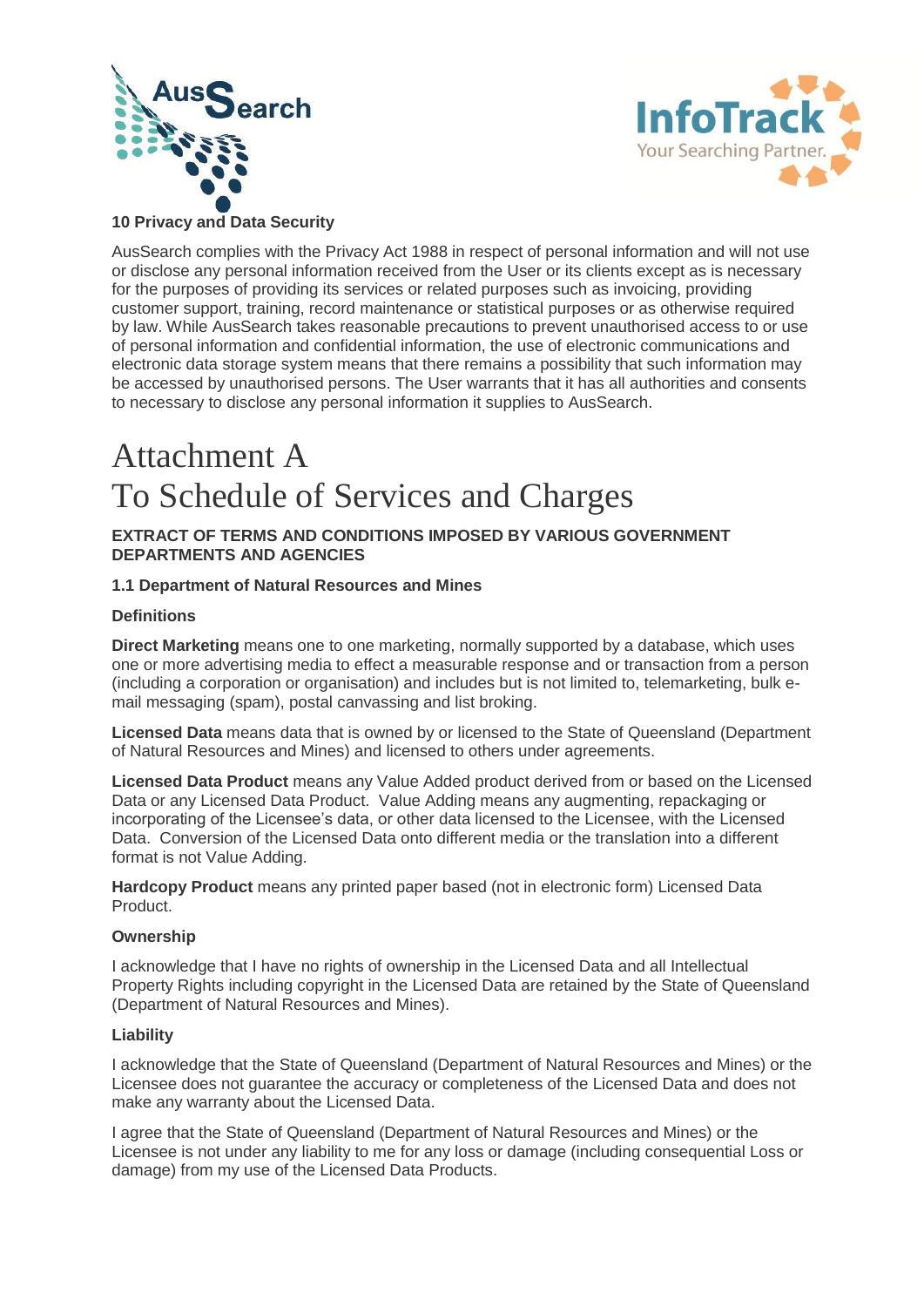



#### **Privacy**

I agree that I will not use the Licensed Data or Licensed Data Products with the intention of encroaching on the privacy of an individual and I will comply with the Privacy Laws.

I agree that I will not use the Licensed Data or Licensed Data Products for Direct Marketing.

#### **Copyright and Disclaimer**

I agree to display the applicable copyright notice and disclaimer notice.

All reproductions of the Licensed Data, however altered, reformatted or redisplayed, must bear the following notice:

*© The State of Queensland (Department of Natural Resources and Mines)*

*All Licensed Data Products must bear the following notice and must refer to the relevant data in the Licensed Data Products:*

*Based on Data provided with the permission of the Department of Natural Resources and Mines.*

*All reproductions of the Licensed Data or Licensed Data Products must bear the following notice:*

*The Department of Natural Resources and Mines makes no representation or warranties about accuracy, reliability, completeness or suitability of the data for any particular purpose and disclaims all responsibility and all liability (including without limitation, liability in negligence) for all expenses, losses, damages (including indirect or consequential damage) and costs which might be incurred as a result of the data being inaccurate or incomplete in any way and for any reason.*

#### **1.2 Australian Securities and Investments Commission ("ASIC")**

The User acknowledges that ASIC does not accept responsibility for any inaccuracy omission defect or error in the ASIC's database or in any of the software for accessing or searching those databases.

The Provider shall not be responsible for any inaccuracy, defect or error in either the Provider's database or AusSearch's programs or data.

#### **1.3 Mirus Data (Person Locator)**

The User acknowledges Mirus Data may be supplied by third parties and AusSearch does not guarantee accuracy or validity of data. Provision of Mirus Data is an acceptance of terms and conditions and compliance with Privacy Legislation.

## **1.4 Australian Financial Security Authority ("AFSA")**

User acknowledges that the National Personal Insolvency Index ("NPII") maintained by AFSA may contain errors and that AusSearch shall not be liable for any inaccuracy in the NPII.

## **1.5 NSW Land & Property Information ("NSW LPI")**

Conditions of use:

Users are prohibited from:

Using the Property Information other than for their own business purposes On-selling, sublicensing, disclosing or otherwise providing Property Information in any form to any other person. Altering the format, meaning or substance of any Property Information supplied Printing Property Information on paper other than plain or preprinted paper, which includes a Proprietory Notice. \*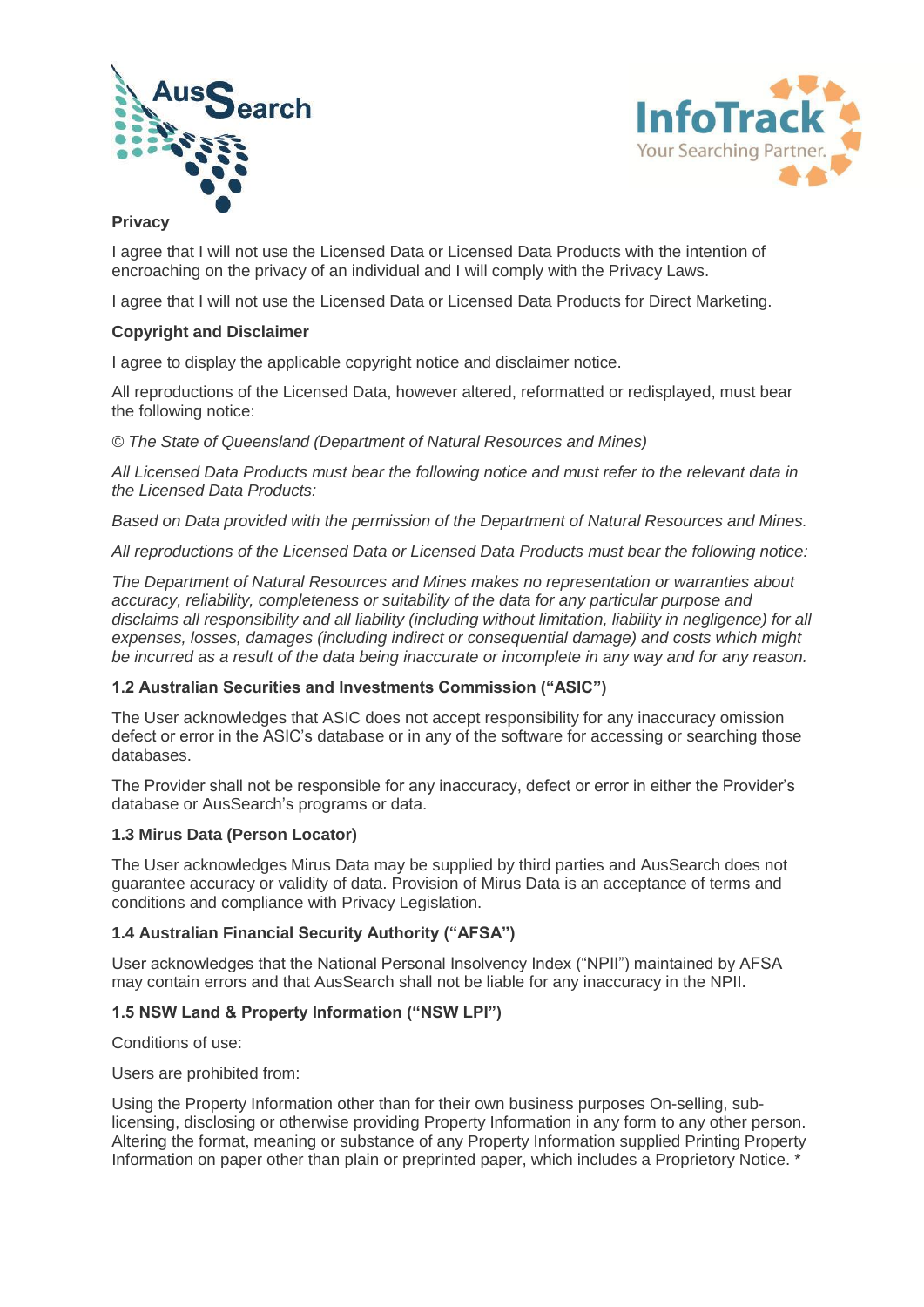



Making copies of the Property Information other than as are reasonably required for backup purposes, provided that such copies include a Proprietary Notice \* and are secured so as not to be accessed or used by unauthorised persons or for any purpose other than backup.

\* Proprietory Notice means a notice on material in which LANDS claims rights, title or ownership, and appears as "© State of New South Wales through Department of Lands (year)"

#### **1.6 Landata, VIC Land Registry ("Landata")**

1. Definitions and Interpretations

These terms are in conjunction with the agreement between AusSearch and LANDATA® and the following definitions apply:

#### **Authorised Purposes** means:

(a) Dealings with interests in land authorised by Law;

(b) A purpose directly related to such dealing provided that the purpose is not contrary to any Law; or

(c) An enquiry relating to land or the ownership of land recorded in the Register provided that the enquiry or the purpose of enquiry is not contrary to Law;

but does not mean:

(d) data aggregation, data matching, marketing, compilation of mailing lists, list brokering of the Licensed Material or any related purpose except to the extent that such data aggregation, data matching, marketing, compilation of mailing lists, list brokering of the Licensed Material or related purpose is required by law (including any obligation under a court order).

**Crown Land Status Information** means information in relation to Crown land that may include land description, whether and for what purposes it is reserved and reference to related instruments;

**Land Index** means the electronic cross reference table listing registered proprietors, title particulars, parcel and property identifiers available as part of the LANDATA® System;

**LANDATA® System** means the computerised system, including the Shell, as varied from time to time which currently provides access to the Licensed Material;

**Law** means the requirements of all Acts of the Parliament of Victoria and of the Commonwealth of Australia and the requirements of all ordinances, regulations, by-laws, orders and proclamations made or issued under any such Acts or ordinances and with the lawful requirements of public and other authorities in any way affecting or applicable to this agreement;

**Licensed Material** means the data available and known as:

(a) Statutory land titles information as held in the Register including title searches and dealings affecting the title and other information made available to the LANDATA® System by the Registrar of Titles including information about unregistered dealings;

- (b) Searches of the Land Index;
- (c) The Property Transaction Alert Service;
- (d) Survey products including plan and instrument searches;
- (e) Property Enquiry Data including planning and other property related certificates;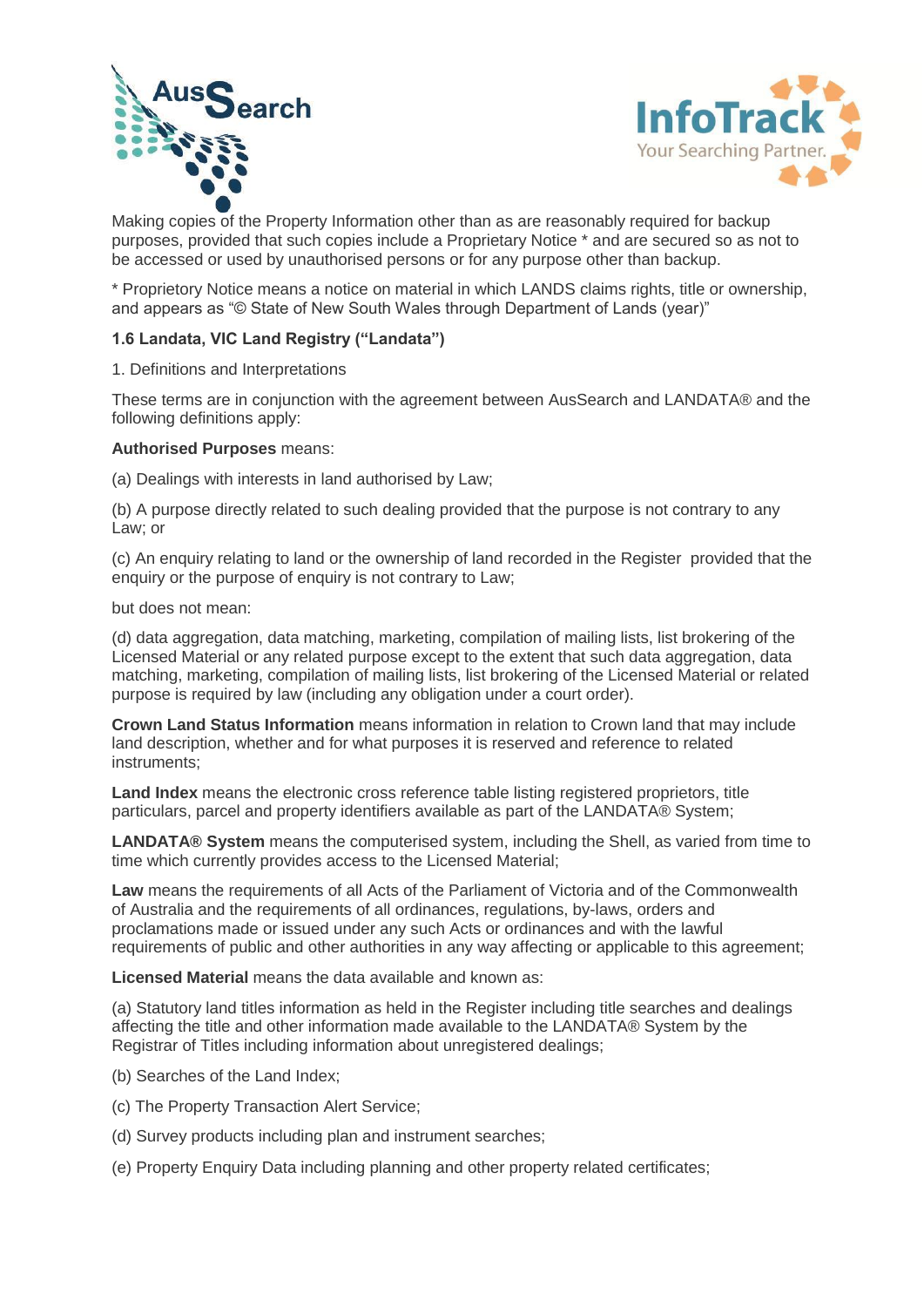



(f) Crown Land Status Information;

(g) Information held in the Water Register comprising of the Water Share Record and Water Register Document; and

(e) Any other data or information as notified in writing by LANDATA®

And any update or new release of that material.

**Licensed Material accessed through the Shell** means the data available and known as:

(a) Statutory land titles information as held in the Register including title searches and dealings affecting the title and other information made available to the LANDATA® System by the Registrar of Titles including information about unregistered dealings;

(b) The Property Transaction Alert Service;

- (c) Survey products including plan and instrument searches;
- (d) Property Enquiry Data including planning and other property related certificates
- (e) Crown Land Status Information;

(f) Information held in the Water Register comprising of the Water Share Record and Water Register Document; and

(g) Any other data or information as notified in writing by LANDATA®.

**Property Enquiry Data** means details obtained from various statutory bodies relating to a property in Victoria but excluding Title Search Data;

**Property Transaction Alert Service** means the service of providing alerts relating to property transactions including:

(a) For specified folios of the Register – notice of lodgement of dealing(s);

(b) For specified unregistered plans of subdivision – notice of the lodgement of the plan or other dealing(s) affecting the plan; and

(c) For specified registered plans of subdivision – notice of the lodgement of dealing(s) affecting the registered proprietor of any lot in the plan of subdivision.

**Register** has the same meaning as is in section 4 of the Transfer of Land Act 1958 (Vic);

**Shell** means the portal through which a Customer, User or Ad-hoc Customer can access that part of the Licensed Material that the Licensor makes available through the Shell;

**State** means the Crown in right of the State of Victoria;

**Title Search Data** means information consisting of the details of the Register including title particulars, final search, historical search, plans and lodged instruments;

2. The User is prohibited from:

(a) Providing the Licensed Material by way of online connection to any other party unless the User is also a AusSearch Searching Reseller;

(b) Altering the format, meaning or substance of the Licensed Material;

(c) Assembling or compiling, attempting to assemble or compile or directly or indirectly allowing or causing another person to assemble or compile or attempt to assemble or compile a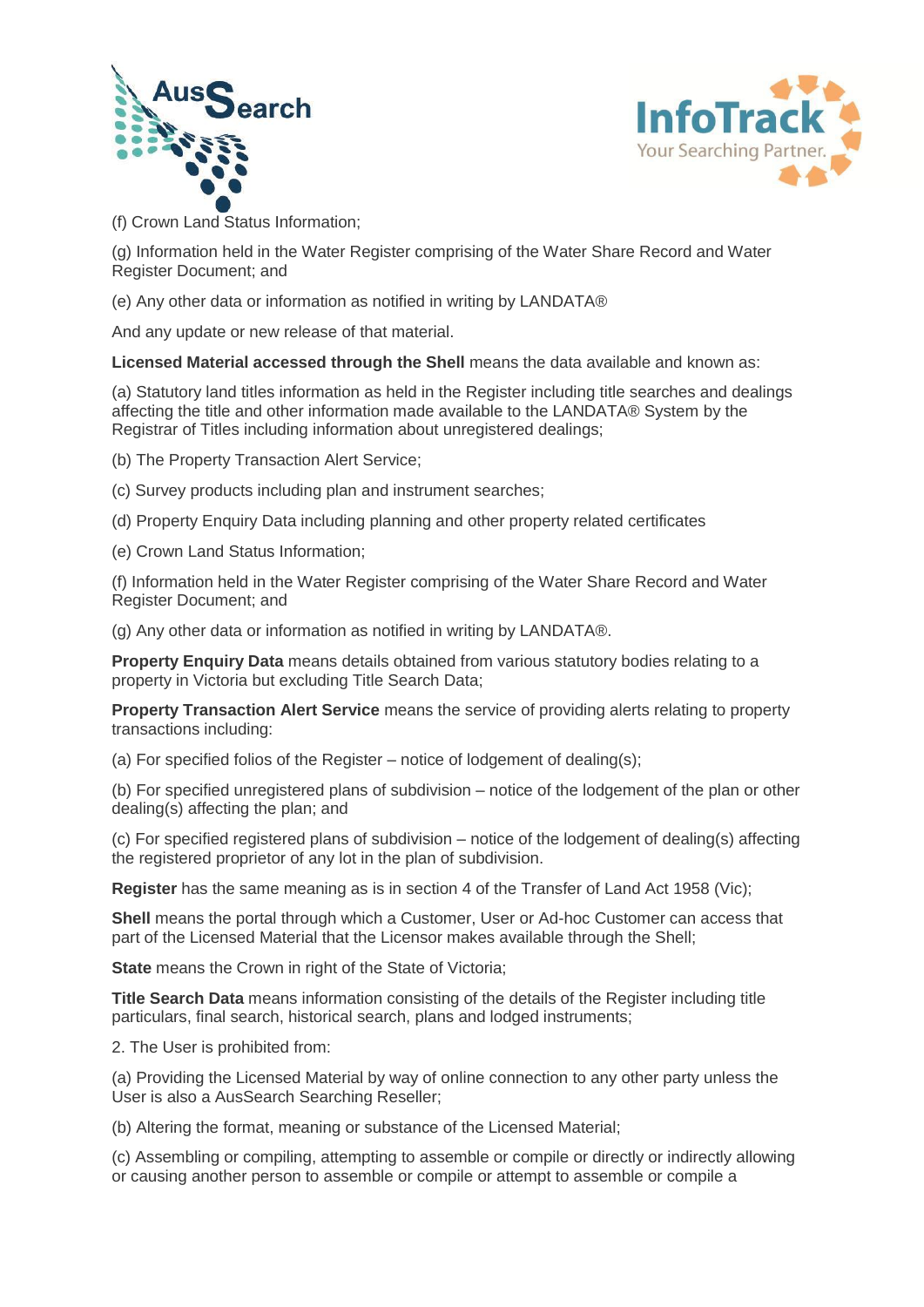



database, directory or similar device which is similar in content, functionality or in any other respect to the Register or Land Index;

(d) Extracting data from the Licensed Material, or directly or indirectly allowing or causing another person to extract data from the Licensed Material, using screen scraping, web scraping or any other similar data extraction techniques;

(e) On selling or distributing the Licensed Material in any format unless the User is also a AusSearch Searching Reseller; and

(f) Using the information available from the Licensed Material for other than the Authorised Purposes.

3. AusSearch (and an AusSearch Reseller where appropriate) will not provide access to the Land Index unless the User has executed a deed in the form prescribed by LANDATA®.

4. The User acknowledges and agrees that:

(a) Copyright in all information from the Register is owned by the State. No part of the Licensed Material supplied may be reproduced by any process except in accordance with the provisions of the Copyright Act 1968 (Cth), pursuant to written agreement or to the extent required for the purpose of compliance with section 32 of the Sale of Land Act 1962 (Vic);

(b) The State does not warrant the accuracy or completeness of the Property Enquiry Data, the information in the Property Transaction Alert Service, the information in the Land Index or Crown Land Status Information or other information made available by the LANDATA® System other than Title Search Data and any person using or relying upon such information does so on the basis that the State bears no responsibility or liability whatsoever for any errors, faults, defects or omissions in the information; and

(c) The information from the Register is valid at the time and in the form obtained from the LANDATA® System only. The State accepts no responsibility for any subsequent release, publication or reproduction of the information from the Register. The State accepts no responsibility for information or data other than that which is part of the Register as provided for in the Transfer of Land Act 1958 (Vic).

5. The User acknowledges that where a User has access to Property Enquiry Data, the User is responsible for the accuracy and completeness of the information submitted in each application and that if, due to the inaccurate or incomplete information which the User supplies:

(a) There is an error in the Register search statement or property certificate sent to the User; or

(b) The wrong Register search statement or property certificate is sent to the User,

AusSearch is still responsible for the payment of the fees and charges for such data under the terms of the agreement between AusSearch and LANDATA®.

6. The User consents to the collection and use of the information which is provided by the User when using the LANDATA® System for all purposes associated with the use and operation of LANDATA®, the LANDATA® System and all related administration and operations of LANDATA®.

7. The User must maintain a record of all persons who are given access to the Licensed Material.

8. The User may only store data drawn from the Licensed Material for a period of 120 days and after the expiration of that period the data must be deleted from any server or other data storage facility, but may be retained as part of the discrete record of that Enquiry. The User may only use the data stored for the purposes of the Enquiry for which it was originally made.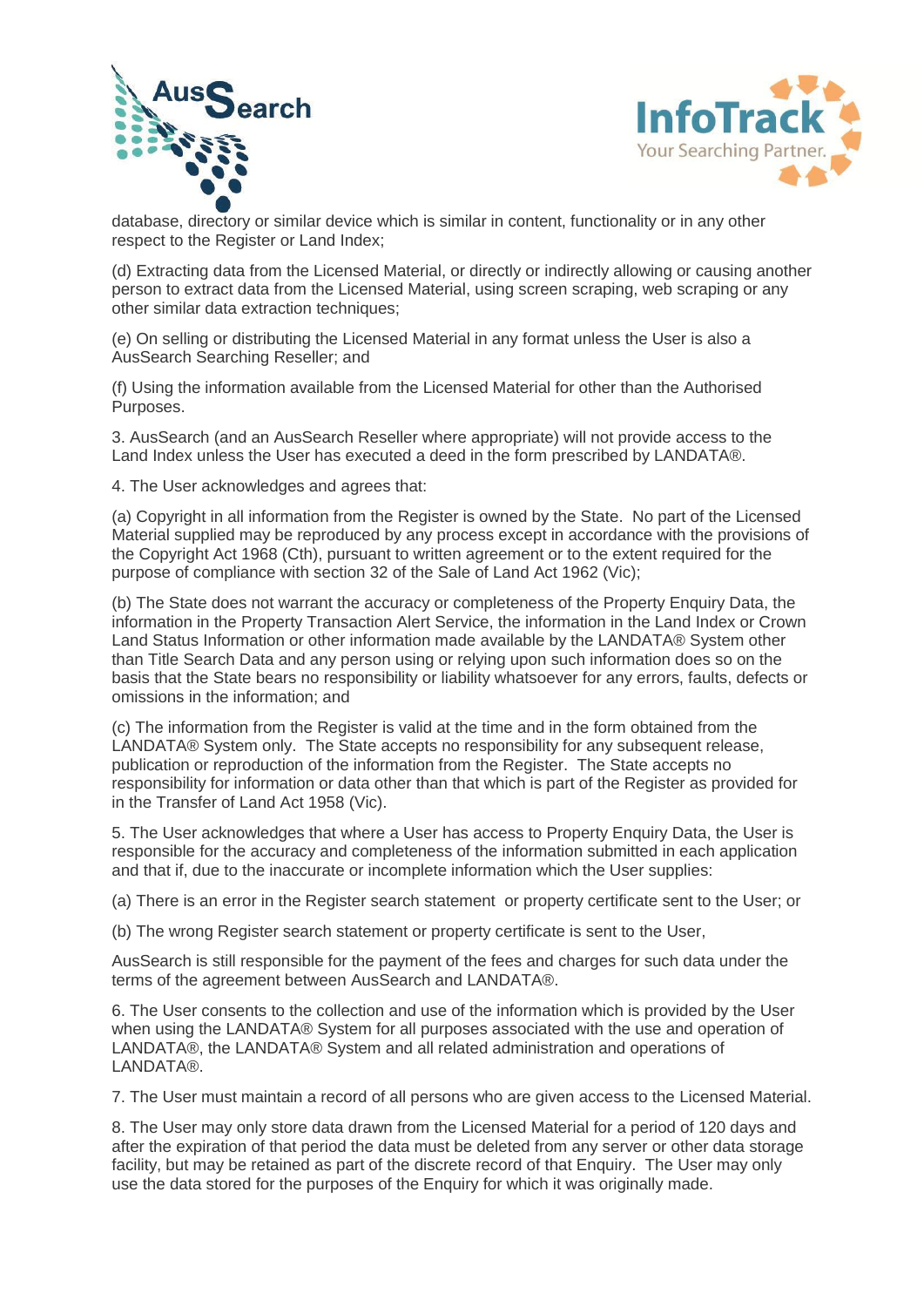



## **LANDGATE'S TERMS AND CONDITIONS FOR BROKER'S END USERS**

## **1. The End User:**

(a) May only use the Title Products for its own Internal Use;

(b) Must do all things within its power to prevent the unauthorised use or disclosure of the Title Products and any related information;

(c) Must do all things within its power to ensure the Title Products are only used for lawful purposes and in ways that are consistent with these (Landgate Suggested) terms and conditions, the Broker's Agreement, the TLA and the Land Information Authority Act 2006.

(d) Must at its own cost, comply with all regulations, restrictions and conditions imposed by any legislation for the use of, access to, storage of or dealing with the Title Products. This includes, but is not limited to, the requirements of the Privacy Legislation.

#### **2. The End User must not:**

(a) Reproduce, supply, on-sell, sub-license, disclose or otherwise provide Title Products in any form to any other person;

(b) Alter the format, meaning or substance of any Title Products supplied;

(c) Alter or omit the meaning, substance, content, coordinates or spatial integrity of any Title Products;

(d) Create data or other products which are the same as or substantially similar to the Title Products, or reverse engineer or rework the Title Products or by any means use any:

(i) outputs, whether or not from the Title Products; or

- (ii) combination of data which includes the Title Products; or
- (iii) permit any third party to do the same, except as permitted by law;

(e) Derogate or detract from the legal rights of Landgate in the Title Products or any data derived from the Title Products

- (f) Display, distribute, sell, license, hire, let, trade or expose the Title Products for sale;
- (g) Keep a copy of any portion of the Title Products or any data derived from the Title Products;
- (h) Store any Title Products (or any part of them) in any form;
- (i) Not use or permit to be used, the logo of Landgate or any modification thereof, unless:
- (i) in accordance with these (Landgate Suggested) terms and conditions; or
- (ii) with the prior written consent of Landgate.

## **3. End Users acknowledge that they use the Title Products at their own risk, from the time of delivery to them.**

#### **4. The End User must:**

(a) Have formal procedures in place to:

(i) provide protection (eg Firewall) against intrusion and uncontrolled access to any Title Product, particularly through the Internet;

(ii) prevent unauthorised access or downloading of Title Products; and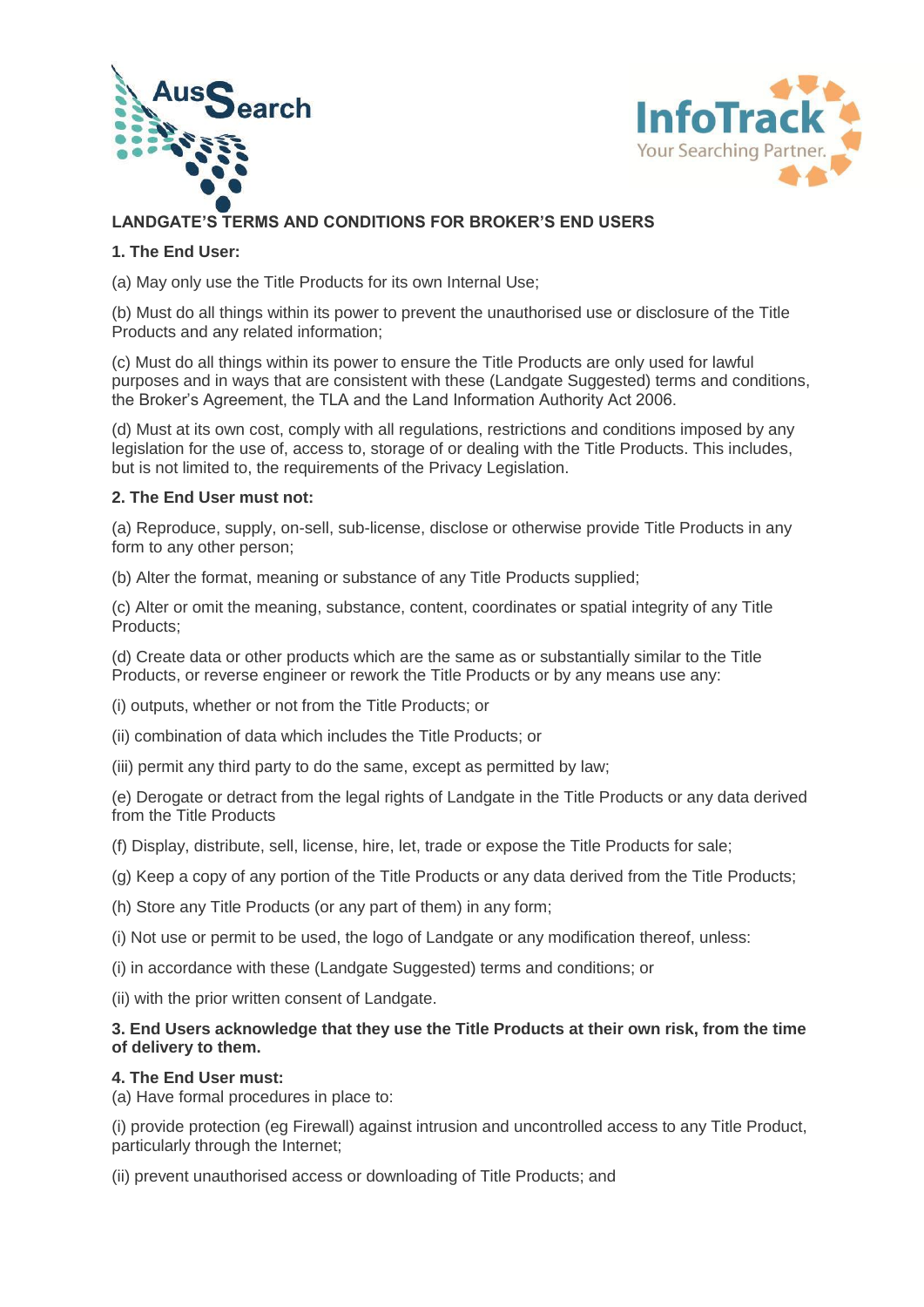



(iii) ensure any Title Products are properly secured from interference when they are being transferred across the Internet.

(b) Ensure that its officers, employees, agents, contractors and third parties are made personally aware of and agree to comply with the security obligations contained in these (Landgate Suggested) terms and conditions, before providing them with access to any Title Product.

#### **5. The Parties acknowledge and agree that all Intellectual Property Rights in:**

(a) the Title Products;

(b) any data derived from the Title Products; and

(c) any documentation provided by Landgate to the Broker for the purposes of supplying or providing Title Products to End Users;

are the property of either Landgate or the State of Western Australia. **6. The End User agrees to:**

(a) comply with the requirements of the Privacy Legislation, particularly in relation to its handling of personal information, as defined in the same, including the collection, use, disclosure and security of such information, whether or not the End User is required by law to comply with the Privacy Legislation; and

(b) comply with any other reasonable direction relating to privacy given by Landgate, including those relating to Landgate's own privacy policies and procedures; and

(c) not to do anything which if done by Landgate would be a breach of the Privacy Legislation.

**7. Landgate (including its board members and employees) will not be responsible for any actions, claims, cost, proceedings, suits or demands whatsoever arising out of any breach of the Privacy Legislation by an End User or third person, in relation to any Title Product they obtain, or in relation to the Broker's Outputs. Furthermore:**

(a) The End User must not use any Title Product for the purpose of Direct Marketing of goods or services.

(b) The End User must not release the Title Products to any third party where that party intends to use those Title Products for the purpose of Direct Marketing of goods or services.

(c) The End User must provide any assistance requested by Landgate in relation to an investigation of an allegation of misuse of any Title Product, or contravention of the Privacy Legislation.

#### **8. The End User agrees to only release publicity statements or any other form of advertisement or promotion that specifically refers to Landgate or Landgate's Land Information Products where:**

(i) they have first been approved by Landgate's authorised delegate in writing (including by email), which approval will not be unreasonably withheld; and

(ii) at least 24 hours written notice has been provided to Landgate prior to any such release;

#### **9. The End User acknowledges and agrees that, other than as expressly provided for in these (Landgate Suggested) terms and conditions, and to the extent permitted by law:**

(a) No warranty, condition, description or representation is given by Landgate in relation to any documentation, services and/or software provided in conjunction with the Title Products, except for the Title Products themselves as provided under the TLA;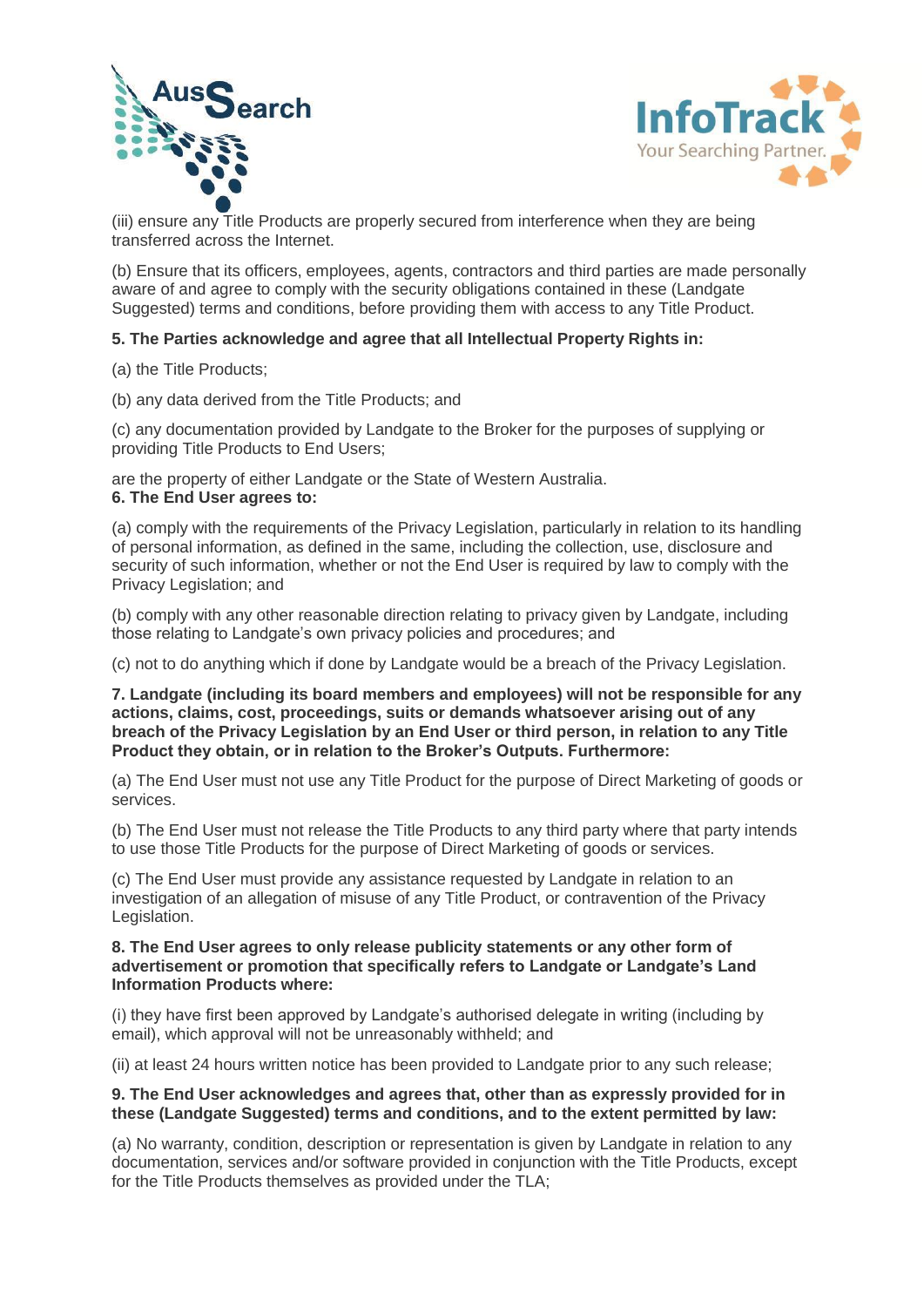



(b) All representations, warranties, terms and conditions whether express or implied by use, statute or otherwise, in relation to the state, quality or fitness for purpose of any documentation, services and/or software provided in conjunction with the Title Products are excluded, except for those provided under the TLA for the Title Products themselves;

(c) Landgate will not be liable to End Users for any loss or damage (including loss of profits, business, revenue or data), arising from or in connection with the supply of the Title Products, whether in contract, tort, negligence or otherwise, or in relation to:

(i) the performance of the Web Service;

(ii) any claim for infringement of intellectual property rights based on the modification, combination, operation or use of the Title Products with any computer programs, systems or data not furnished by Landgate;

(iii) the Broker's Outputs; or

(iv) anything except the Title Products provided under the TLA.

(d) Notwithstanding the preceding clause, Landgate's liability for any breach of terms implied by legislation which cannot be excluded, will be limited to the extent permitted by law and at the option of Landgate, to one or more of the ways permitted by section 68A(i) of the Trade Practices Act 1974 (Cth), at Landgate's option.

#### **10. If there is any inconsistency between:**

(a) these (Landgate Suggested) End User terms and conditions; and

(b) the remainder of the agreement between the Broker and the End User for the supply or provision of Title Products;

these (Landgate Suggested) End User terms and conditions prevail to the extent of that inconsistency.

#### **11. DEFINITIONS**

**Broker's Agreement** means the means the head licence between the Broker and Landgate, or the document entitled the Landgate Title Products Broker Agreement 2009.

#### **Broker** means:

- the party who has been appointed by Landgate as its non-exclusive agent to carry on Landgate's Business for the term of the Broker's Agreement; and

- the party with whom the End User has entered into a contract to supply or provide Title Products.

**Broker's Outputs** means the Broker's own products and services which:

- are produced independently by the Broker; and

- are not part of Landgate's Business and not the subject of Landgate's agency arrangements; and

- supplement the Title Products, without altering their inherent nature or integrity; and

- will be supplied at a price determined entirely by the Broker.

Broker's Outputs may include the following products and services: